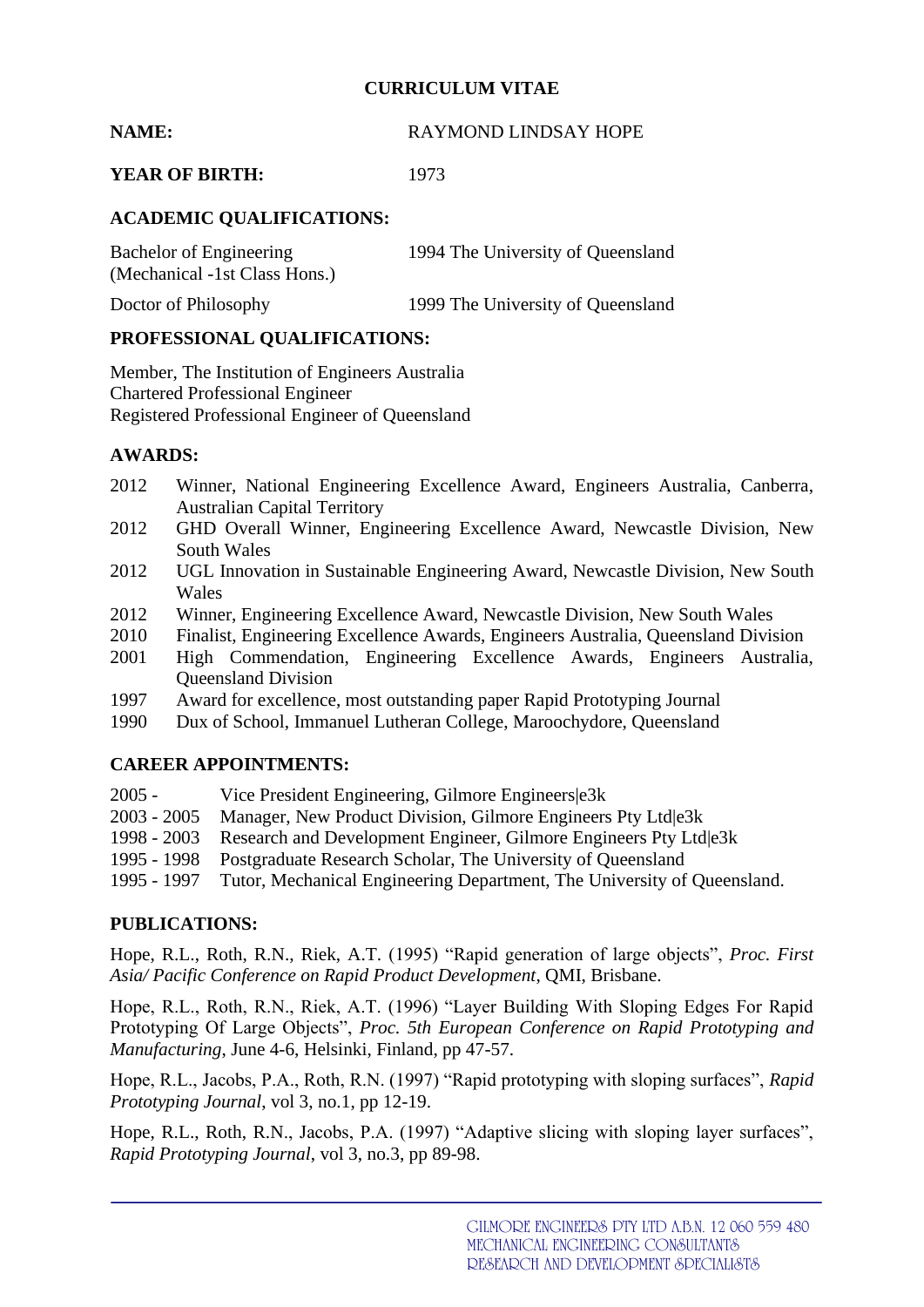### **BIOGRAPHICAL NOTES**

Dr Raymond L Hope is the Vice President Engineering of Gilmore Engineers Pty Ltd | e3k. He leads an award winning, cross industry, innovative team, specialising in Engineering Failure Analysis and providing Professional Expert Witness services to the legal profession.

Dr Hope is a highly experienced Expert Witness. He has investigated more than 500 incidents over the last 22 years and prepared expert engineering evidence for the legal profession of Australia. This evidence has ranged from detailed failure analysis of major industrial accidents, machinery failure, including numerous engine failures, patent and copyright actions, motor vehicle accident investigation and re-construction and personal injury cases.

As well as providing expert reports for the Federal Court of Australia, Federal Circuit Court of Australia, Supreme Courts, Magistrates Courts, District Courts and the High Court of New Zealand, Dr Hope has appeared to give evidence in Supreme Courts, District Courts and Magistrates Courts in Australia. Matters for which Dr Hope has presented evidence to the Court in person include cases involving charges of manslaughter; dangerous operation of a motor vehicle causing death; and various civil matters.

Noteworthy cases include Parliament House, Canberra, where he inspected and analysed the cause of approximately one million dollars' worth of accidental water damage to the Cabinet Room and the Prime Minister's office, and a crane failure that led to the destruction of the crane and major damage to a mining dragline boom.

Dr Hope received his Bachelor of Mechanical Engineering degree in 1994, with First Class Honours from The University of Queensland, Australia. He completed a Ph.D. degree in the field of Mechanical Engineering in 1998, also from The University of Queensland. His postgraduate research examined layered manufacturing of large objects, and in particular techniques to improve speed and accuracy such as five-axis profiling of layer surfaces and adaptive slicing. The work was mainly computational, with particular emphasis on developing software to slice computer solid models and produce numerical code to control five axis machines to cut layers from sheet material.

Through his research, Raymond developed a keen interest in Rapid Prototyping and Layered Manufacturing, now more commonly referred to as 3D printing, and has developed contacts around the world. He has published four papers in journals and engineering conferences at the International level, and received an award for excellence for the most outstanding paper in the 1997 Rapid Prototyping Journal published by MCB University Press, UK.

In 1998, Raymond joined Gilmore Engineers Pty Ltd as a specialist Research and Development Engineer. As well as his expert witness and failure analysis work, Dr Hope has worked on numerous design projects and developed expertise in concept generation and refinement, three-dimensional computer modelling, prototype construction and testing, and Finite Element Analysis (FEA).

Some career highlights of Dr Hope include the following:

In 2019 Dr Hope presented vital evidence in the Brisbane Supreme Court in a case where an excavator operator was charged with manslaughter, after a death on a work site. Dr Hope investigated the available evidence and was able to identify an excavator failure mode that was not identified by either Workplace Health and Safety or Police investigators. The client was found not guilty of all charges.

In 2018 and 2019 Dr Hope travelled to a copper mine in Kazakhstan to inspect, review and perform detailed design and analysis of equipment and plant improvements to enable a reduction in maintenance downtime plus improved safety for key plant equipment.